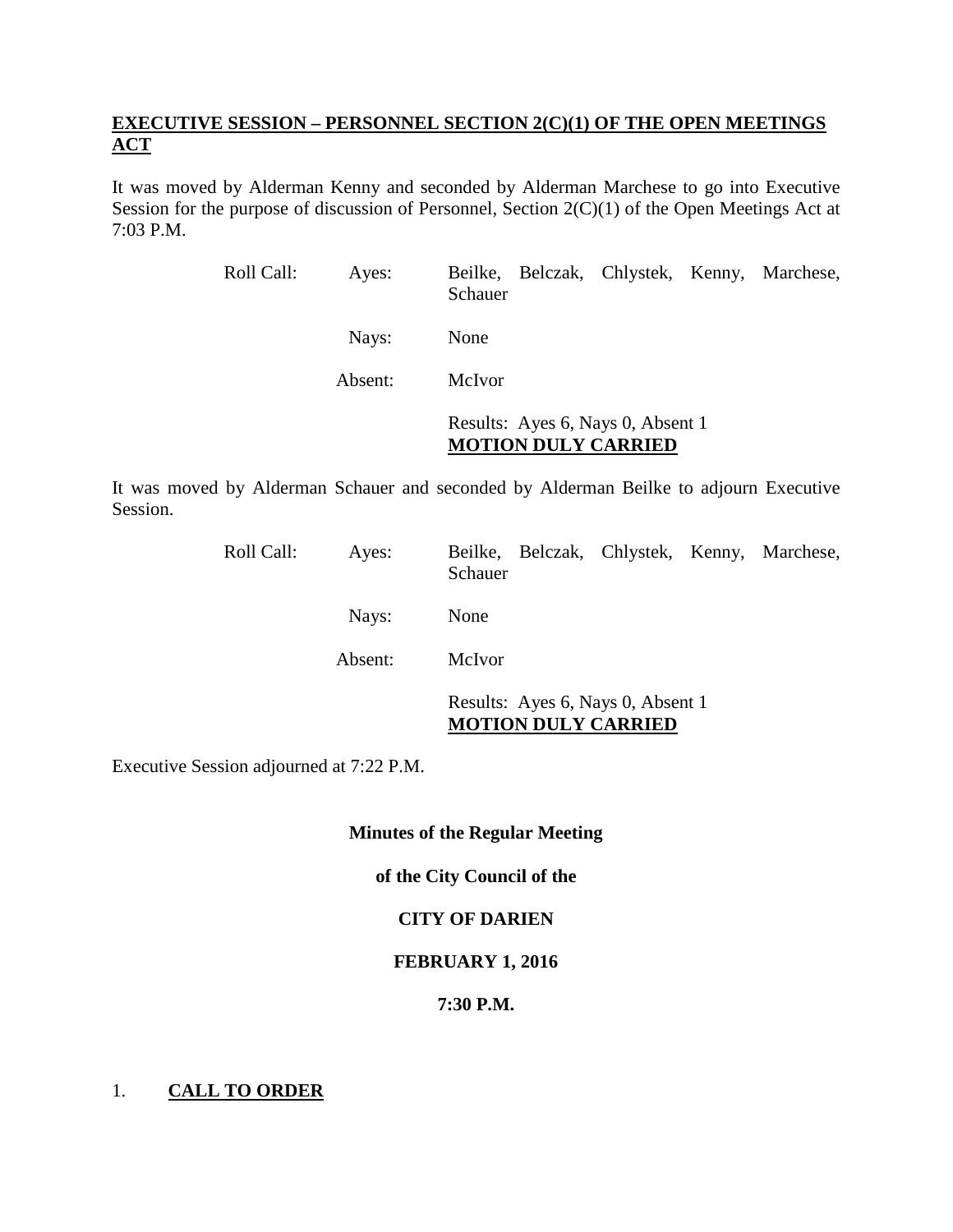### **City Council Meeting February 1, 2016**

The regular meeting of the City Council of the City of Darien was called to order at 7:30 P.M. by Mayor Weaver.

# 2. **PLEDGE OF ALLEGIANCE**

Mayor Weaver led the Council and audience in the Pledge of Allegiance.

3. **ROLL CALL** — The Roll Call of Aldermen by Clerk Ragona was as follows:

| Present:            | Tina Beilke<br>Thomas J. Belczak                                                                                                                                                   | Joseph A. Kenny<br>Joseph A. Marchese |
|---------------------|------------------------------------------------------------------------------------------------------------------------------------------------------------------------------------|---------------------------------------|
|                     | Thomas M. Chlystek                                                                                                                                                                 | Ted V. Schauer                        |
| Absent:             | Sylvia McIvor                                                                                                                                                                      |                                       |
| Also in Attendance: | Kathleen Moesle Weaver, Mayor<br>JoAnne E. Ragona, City Clerk<br>Michael J. Coren, City Treasurer<br>Bryon D. Vana, City Administrator<br>Paul Nosek, Assistant City Administrator |                                       |
|                     | Gregory Thomas, Police Chief<br>Daniel Gombac, Director of Municipal Services                                                                                                      |                                       |

4. **DECLARATION OF A QUORUM** — There being six aldermen present, Mayor Weaver declared a quorum.

## 5. **QUESTIONS, COMMENTS AND ANNOUNCEMENTS - GENERAL**

Greg Caulton, Brookeridge/Waterfall Glen, thanked the Council for doing a fine job.

Local resident voiced concern about the need for sidewalks on 79<sup>th</sup> Street from Farmingdale Terrace to Cass Avenue. The Municipal Services Committee will review the issue.

Mark Guth, 914 Ironwood, discussed the flooding issue he is having due to drainage swales in the Hinsbrook subdivision. The Municipal Services Committee will evaluate the levels of funding for rear-yard drainage projects.

## 6. **APPROVAL OF MINUTES** — January 18, 2016 City Council Meeting

It was moved by Alderman Beilke and seconded by Alderman Schauer to approve the minutes of the City Council Meeting of January 18, 2016.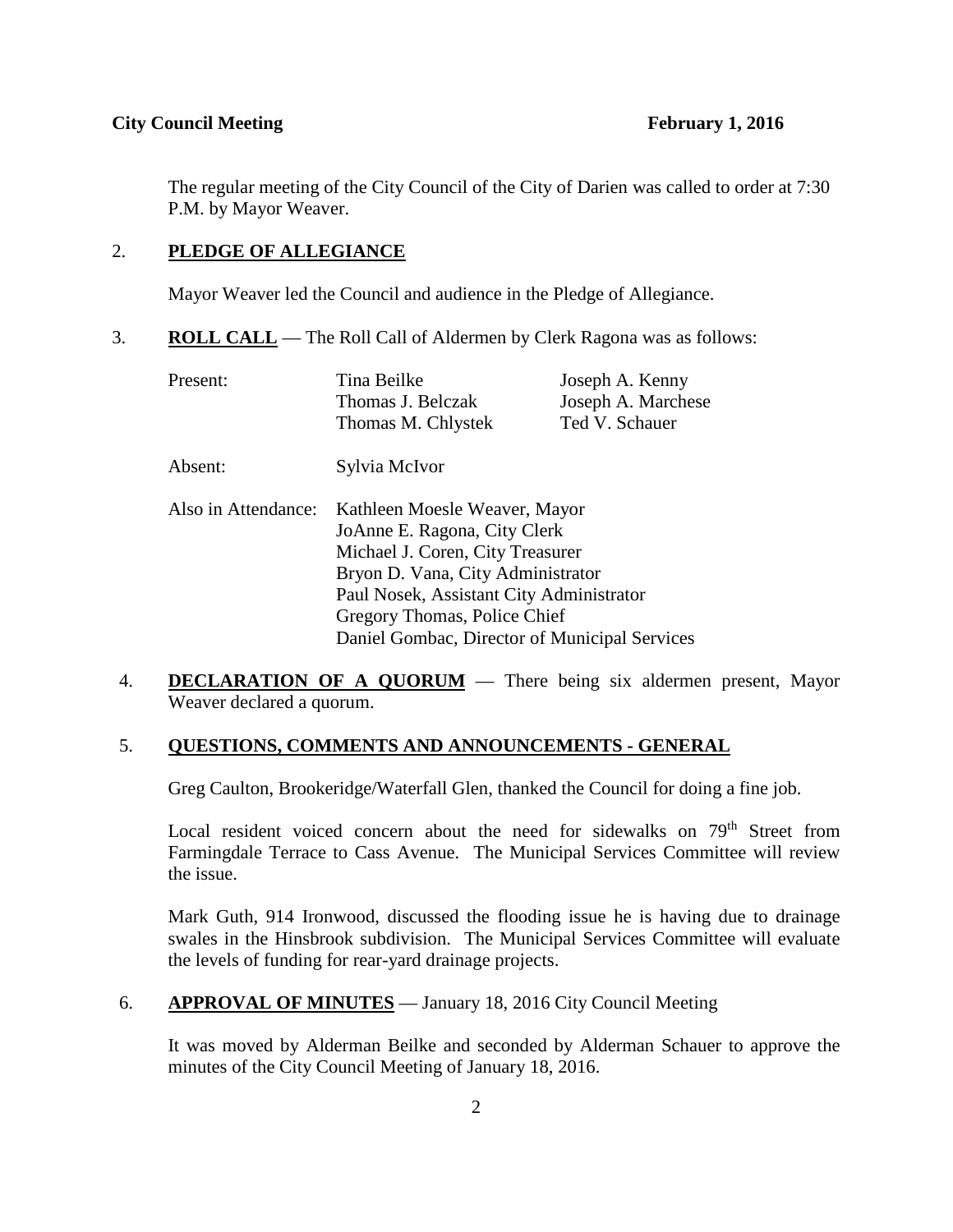| Roll Call: | Ayes:    | Beilke, Belczak, Chlystek, Marchese, Schauer                    |
|------------|----------|-----------------------------------------------------------------|
|            | Abstain: | Kenny                                                           |
|            | Nays:    | None                                                            |
|            | Absent:  | McIvor                                                          |
|            |          | Results: Ayes 6, Nays 0, Absent 1<br><b>MOTION DULY CARRIED</b> |

#### 7. **RECEIVING OF COMMUNICATIONS**

Alderman Marchese was contacted by resident, Art Donner, who inquired if the retention area at Rolling Knolls could be blocked off during construction for safety reasons. Director Gombac will review the request.

Alderman Chylstek shared resident concerns about the number of coyotes in the area. Mayor Weaver commented this is a recurring issue and that coyotes are territorial. Residents are encouraged to visit the websites of the City of Darien and the DuPage County Forest Preserve District for more information. Administrator Vana noted that Direct Connect recently included information regarding coyotes.

Alderman Kenny shared positive feedback received from Fred Wilson and Dan Tischler, 7200 block of Whittier, regarding tree trimming.

Alderman Marchese provided complimentary feedback from Ken Poindexter regarding the assistance staff provided to his daughter who is opening a local business.

### 8. **MAYOR'S REPORT**

There was no report.

## 9. **CITY CLERK'S REPORT**

Clerk Ragona…

…advised the City offices will be closed on Monday, February 15, 2016 in observance of Presidents' Day.

…announced the next City Council meeting will be on Tuesday, February 16, 2016. …announced a Meet and Greet with the Mayor will be held on Tuesday, February 16, 2016 at 6:00 P.M. at City Hall in the Conference Room.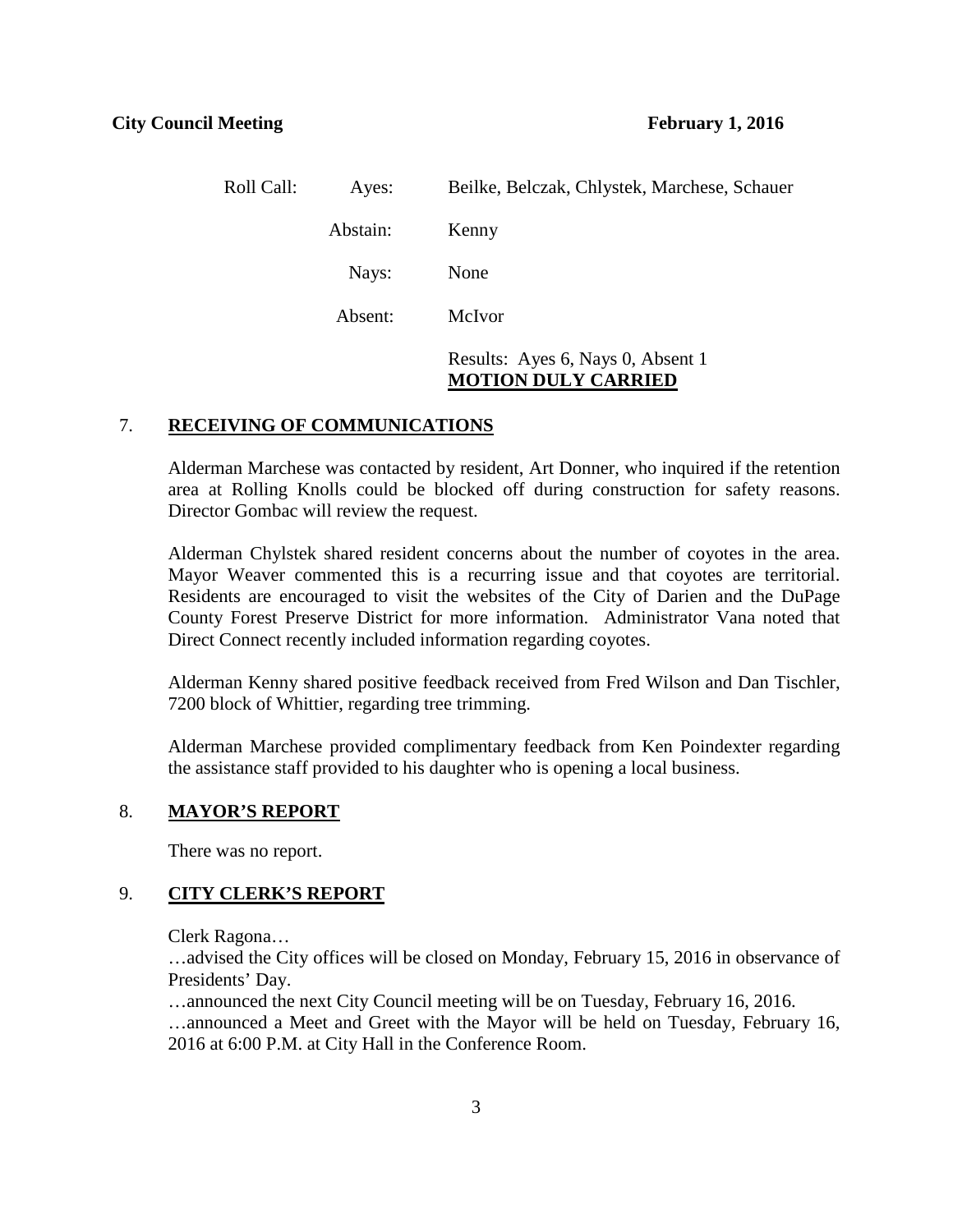#### **City Council Meeting February 1, 2016**

### 10. **CITY ADMINISTRATOR'S REPORT**

There was no report.

### 11. **DEPARTMENT HEAD INFORMATION/QUESTIONS**

Chief Thomas noted that the Darien Police Department assisted the Woodridge Police Department in apprehending a car burglar. The subject admitted to three car burglaries and was charged with criminal trespass to motor vehicles and obstruction of justice.

Administrator Vana encouraged residents to call 911 if they saw anything out of the ordinary. Chief Thomas stressed the importance of keeping car doors locked and keeping valuables out of sight. Chief Thomas addressed questions from Council.

Director Gombac provided an update on the landscaping enhancements being proposed for the  $75<sup>th</sup>$  Street Reconstruction Project; the proposal will be discussed at the Budget Meetings. Director Gombac advised the Street Light Project for the 75<sup>th</sup> Street/Cass Avenue Corridor will begin March 1 and landscape planting should begin in May. Director Gombac addressed questions from Council.

## 12. **TREASURER'S REPORT**

### **A. WARRANT NUMBER 15-16-18**

It was moved by Alderman Belczak and seconded by Alderman Schauer to approve payment of Warrant Number 15-16-18 in the amount of \$87,719.36 from the enumerated funds; and \$528,386.79 from payroll funds for the periods ending 1/07/16 and 1/21/16; for a total to be approved of \$616,106.15.

| Roll Call: | Ayes:   | Beilke, Belczak, Chylstek, Kenny, Marchese,<br>Schauer          |
|------------|---------|-----------------------------------------------------------------|
|            | Nays:   | None                                                            |
|            | Absent: | McIvor                                                          |
|            |         | Results: Ayes 6, Nays 0, Absent 1<br><b>MOTION DULY CARRIED</b> |

Treasurer Coren provided an update on the Police Pension Report for the 4<sup>th</sup> Ouarter. He noted that performance was good in the 4<sup>th</sup> Quarter and year-to-date performance for the calendar year was flat.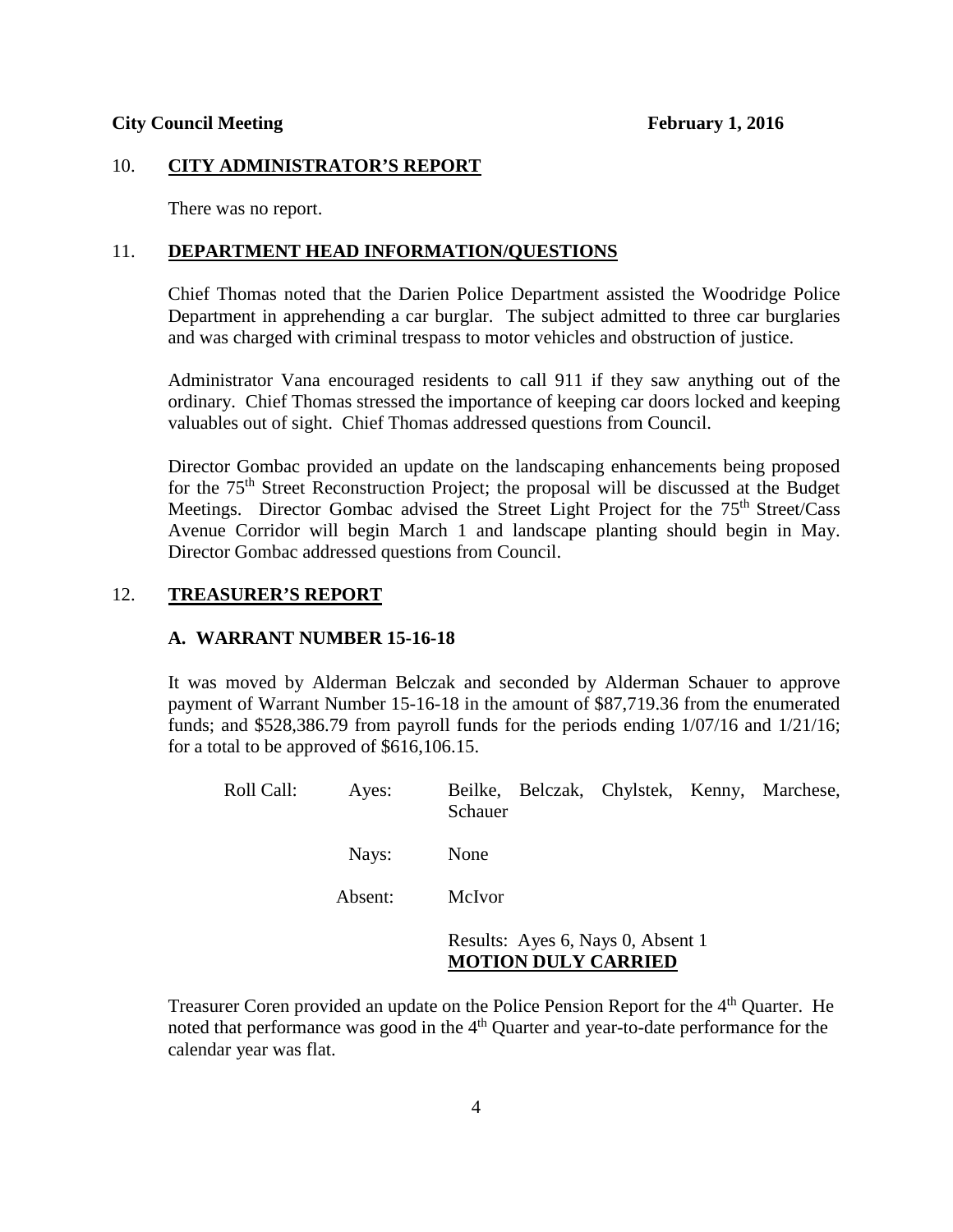### 13. **STANDING COMMITTEE REPORTS**

**Administrative/Finance Committee** – Chairman Schauer advised the minutes of the October 5, 2015 meeting were approved and submitted to the Clerk's Office. He commented that Budget Meetings are scheduled for February 17, February 23, February 29, March 8, and March 15, 2016. He announced the next regular meeting of the Administrative/Finance Committee is scheduled for March 7, 2016 at 6:00 P.M.

**Municipal Services Committee** – Chairman Marchese advised the minutes of the January 4, 2016 meeting were approved and submitted to the Clerk's Office. He noted that a Special Meeting of the Municipal Services Committee will be held on Tuesday, February 16, 2016 at 6:15 P.M. He announced the next regular meeting of the Municipal Services Committee is scheduled for February 22, 2016 at 6:30 P.M.

**Police Committee** – Clerk Ragona announced the next meeting of the Police Committee is scheduled for Tuesday, February 16, 2016 at 6:00 P.M. in the Police Department Training Room.

#### 14. **QUESTIONS AND COMMENTS – AGENDA RELATED**

There were none.

#### 15. **OLD BUSINESS**

There was no old business.

#### 16**. CONSENT AGENDA**

It was moved by Alderman Marchese and seconded by Alderman Beilke to approve by Omnibus Vote the following items on the Consent Agenda:

- **A. CONSIDERATION OF A MOTION TO APPROVE THE DARIEN CHAMBER OF COMMERCE** *16TH ANNUAL DARIEN DASH***, A 10K RUN/A 5K RUN/1 MILE WALK, ON MAY 15, 2016 BEGINNING AT 8:00 A.M. AND AUTHORIZE THE CHIEF OF POLICE TO FINALIZE THE DETAILS OF THIS EVENT WITH THE CHAMBER OF COMMERCE**
- **B. CONSIDERATION OF A MOTION TO APPROVE THE USE OF THE RIGHT HALF OF THE FOLLOWING STREETS FOR THE** *DARIEN DASH* **WHICH BEGINS AT THE NORTHWEST CORNER OF DARIEN COMMUNITY PARK AND PROCEED AS FOLLOWS: 10K RUN (WILL RUN THE COURSE TWICE) 5K RUN (WILL RUN THE COURSE ONCE) – 71ST STREET TO BENTLEY AVENUE; NORTH ON**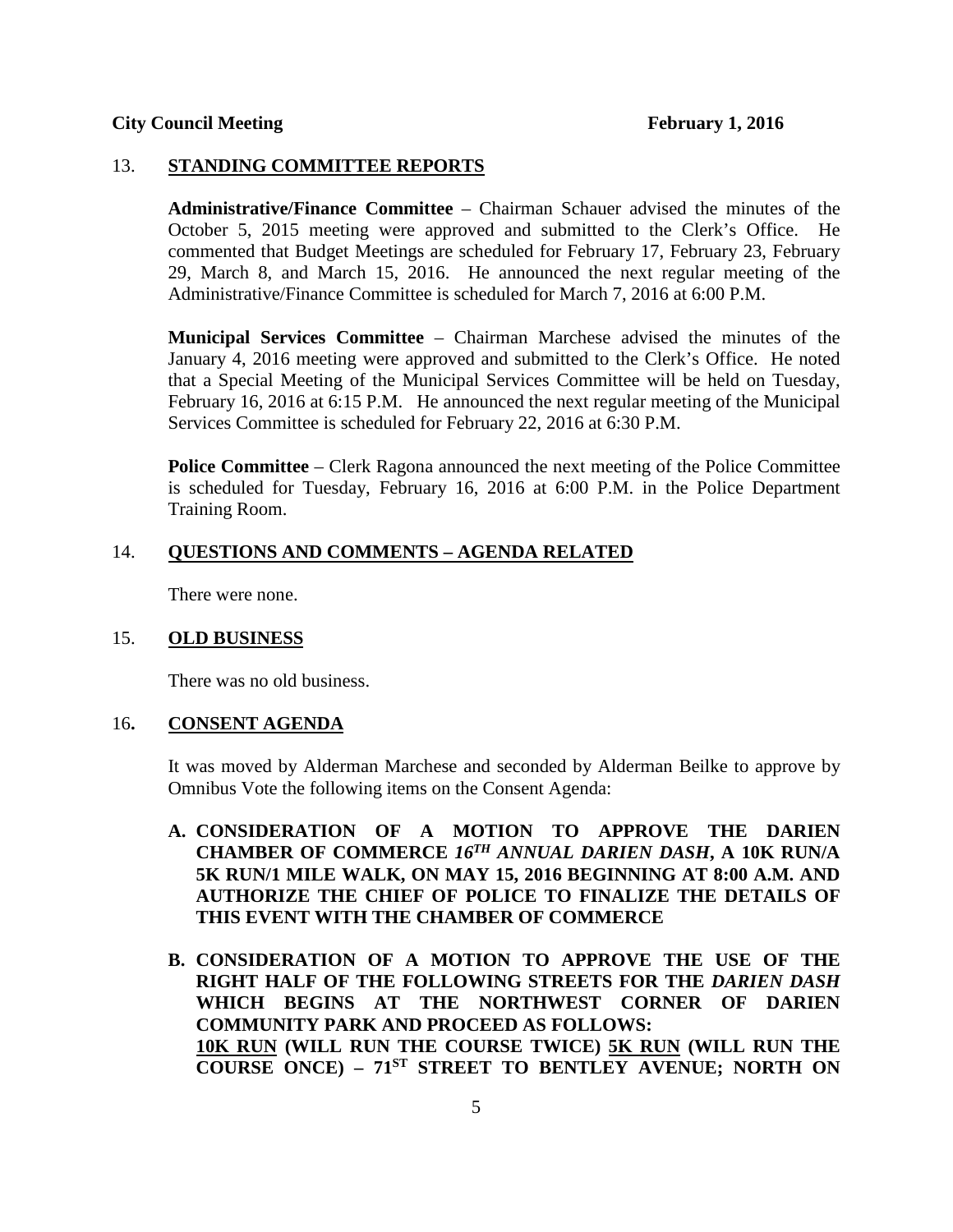**BENTLEY AVENUE, WEST ONTO MAPLE LANE TO RICHMOND AVENUE; SOUTH ON RICHMOND AVENUE TO 71ST STREET; WEST ON 71ST STREET TO BEECHNUT LANE; NORTH ON BEECHNUT LANE TO IRONWOOD AVENUE; EAST ON IRONWOOD AVENUE TO 69TH STREET; EAST ON 69TH STREET TO RICHMOND AVENUE; SOUTH ON RICHMOND AVENUE TO 70TH STREET; EAST ON 70TH STREET TO BENTLEY AVENUE; NORTH ON BENTLEY AVENUE TO 69TH STREET; EAST ON 69TH STREET TO CLARENDON HILLS ROAD; SOUTH ON CLARENDON HILLS ROAD TO 70TH STREET; WEST ON 70TH STREET TO BENTLEY AVENUE; SOUTH ON BENTLEY AVENUE TO MAPLE LANE; EAST ON MAPLE LANE TO CLARENDON HILLS ROAD; SOUTH ON CLARENDON HILLS ROAD TO 71ST STREET TO FINISH AT NORTHWEST CORNER OF DARIEN COMMUNITY PARK 1 MILE WALK – WILL BEGIN AT THE NORTHWEST CORNER OF DARIEN COMMUNITY PARK AND WILL PROCEED ALONG 71ST STREET TO BENTLEY AVENUE, NORTH ON BENTLEY AVENUE; EAST ONTO 69TH STREET; SOUTH ONTO CLARENDON HILLS ROAD TO FINISH AT THE NORTHWEST CORNER OF DARIEN COMMUNITY PARK**

**C. CONSIDERATION OF A MOTION TO GRANT A WAIVER OF THE RAFFLE LICENSE BOND REQUIREMENT FOR SIGNATURE EVENTS ON BEHALF OF PEOPLE'S RESOURCE CENTER**

| <b>D. ORDINANCE NO. 0-05-16</b> | AN ORDINANCE APPROVING A                                |
|---------------------------------|---------------------------------------------------------|
|                                 | VARIATION TO THE SIGN CODE                              |
|                                 | (PZC 2015-21: DARIEN POINTE, 7517-<br>7533 CASS AVENUE) |
| E. RESOLUTION NO. R-34-16       | A RESOLUTION APPROVING AND                              |

- **PUBLISHING THE UPDATED CITY OF DARIEN OFFICIAL ZONING MAP**
- **F. RESOLUTION NO. R-35-16 A RESOLUTION AUTHORIZING THE MAYOR TO ACCEPT A PROPOSAL FROM RIEKE OFFICE INTERIORS FOR THE LABOR, MATERIAL, AND INSTALLATION TO REMOVE AND REPLACE THE EXISTING CARPETING AT THE DARIEN HISTORICAL SOCIETY AND THE CITY OF DARIEN**